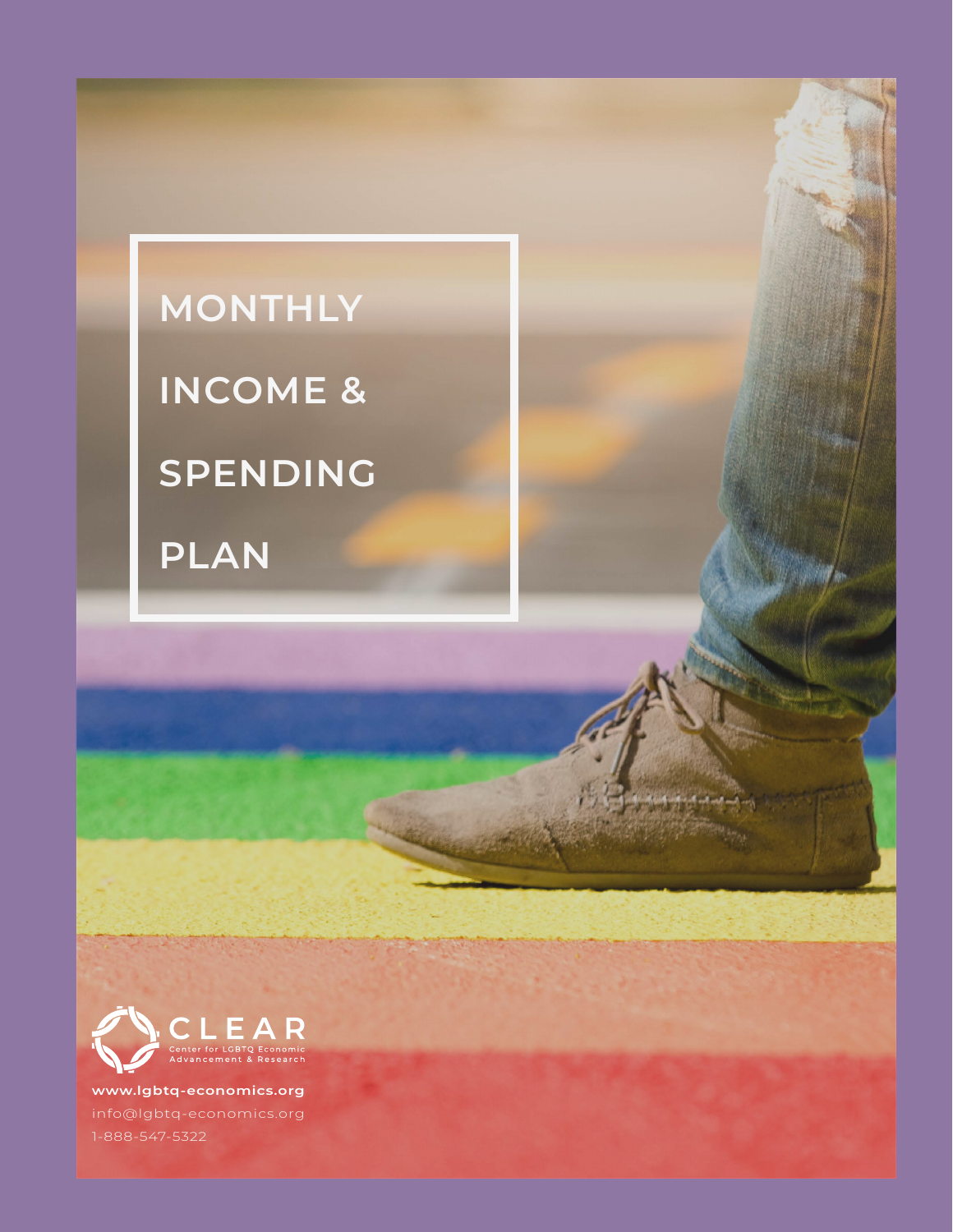## MONTHLY HOUSEHOLD INCOME

Use this worksheet to calculate how much income you earn in one month, from every source of income that you have. If you have other individuals in your household–e.g. spouses, children, parents, or chosen family–with whom you share your expenses and plan your monthly spending with, include those economic partners as well.

|                                       | You | $+$    | <b>Partner</b> | $\! + \!$ | <b>Partner</b><br>$\overline{\mathbf{2}}$ | $=$                                 | <b>Total</b> |
|---------------------------------------|-----|--------|----------------|-----------|-------------------------------------------|-------------------------------------|--------------|
| Job1                                  |     | $\! +$ |                | $\! +$    |                                           | $\equiv$                            |              |
| Job <sub>2</sub>                      |     |        |                |           |                                           | $\hspace*{0.4em} = \hspace*{0.4em}$ |              |
| <b>Other Monthly Income</b>           |     |        |                |           |                                           | $\hspace*{0.4em} = \hspace*{0.4em}$ |              |
| <b>Bonuses</b>                        |     | $^{+}$ |                |           |                                           | $\hspace*{0.4em} = \hspace*{0.4em}$ |              |
| <b>Commissions</b>                    |     | $\! +$ |                | $\! +$    |                                           | $=$                                 |              |
| <b>Tips</b>                           |     | $\! +$ |                | $\! +$    |                                           | $\hspace{1.6cm} = \hspace{1.6cm}$   |              |
| <b>Dividends or Interest</b>          |     | $\! +$ |                | $\! +$    |                                           | $\hspace*{0.4em} = \hspace*{0.4em}$ |              |
| Rent or license payments              |     | $\! +$ |                | $\! +$    |                                           | $=$                                 |              |
| <b>Royalties</b>                      |     |        |                |           |                                           | $=$                                 |              |
| Note or trust payments                |     |        |                | $\! +$    |                                           | $\hspace*{0.4em} = \hspace*{0.4em}$ |              |
| <b>Alimony or Child Support</b>       |     |        |                |           |                                           | $\hspace*{0.4em} = \hspace*{0.4em}$ |              |
| <b>Pension or Retirement Pay</b>      |     |        |                |           |                                           | $\hspace*{0.4em} = \hspace*{0.4em}$ |              |
| <b>Social Security</b>                |     | $\! +$ |                | $\! +$    |                                           | $=$                                 |              |
| <b>Disability Pay</b>                 |     |        |                | $\! +$    |                                           | $\hspace*{0.4em} = \hspace*{0.4em}$ |              |
| <b>Unemployment Insurance</b>         |     | $\! +$ |                | $\! +$    |                                           | $\hspace{1.6cm} = \hspace{1.6cm}$   |              |
| <b>Public Assistance</b>              |     |        |                |           |                                           | $\hspace*{0.4em} = \hspace*{0.4em}$ |              |
| <b>Help from relatives or friends</b> |     | $^{+}$ |                | $\! +$    |                                           | $\hspace{1.6cm} = \hspace{1.6cm}$   |              |
| Other                                 |     | $\! +$ |                | $\! +$    |                                           | $\hspace*{0.4em} = \hspace*{0.4em}$ |              |
| <b>Total Income</b>                   |     | $\! +$ |                | $\! +$    |                                           | $\hspace{1.6cm} = \hspace{1.6cm}$   |              |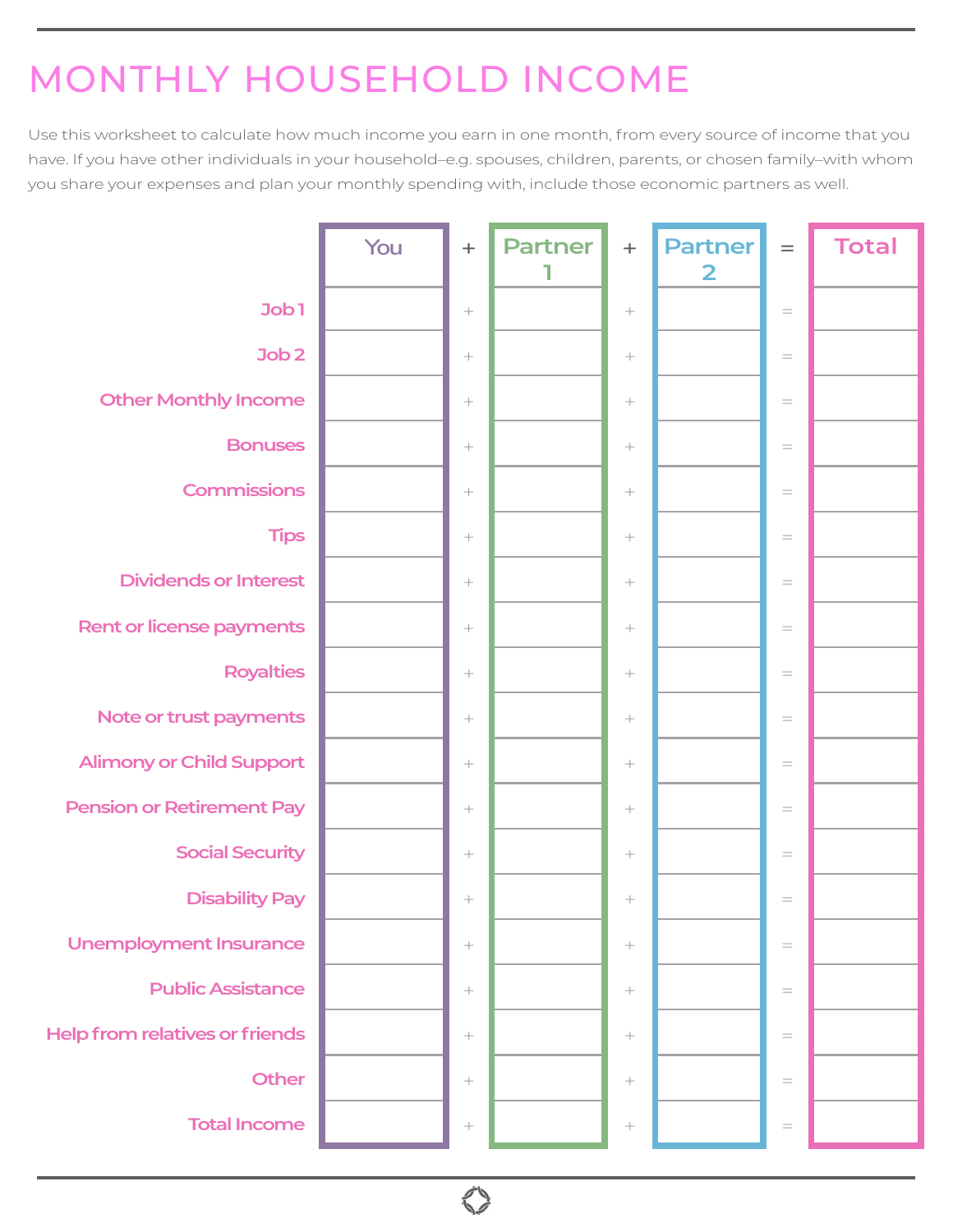## MONTHLY HOUSEHOLD SPENDING PLAN

Use this worksheet to write down how much money your household spends in these categories in one month.

## **Tips:**

- Next, track your expenses throughout the month and write down how much you actually spent.
- Use your actual spending to plan your spendingnext month—look at where you over/underspent your planned amount, and move your money to where it needs to go.

| Home                      | Planned | Actual |
|---------------------------|---------|--------|
| Rent/Mortgage             |         |        |
| Property Tax              |         |        |
| Insurance                 |         |        |
| <b>HOA Dues</b>           |         |        |
| Telephone                 |         |        |
| Internet                  |         |        |
| Gas & Electric            |         |        |
| Water & Sewer             |         |        |
| Cable                     |         |        |
| Garbage & Recycling       |         |        |
| <b>Household Supplies</b> |         |        |
| Housewares                |         |        |
| Furniture & Appliances    |         |        |
| Cleaning                  |         |        |
| Yard & Pool Care          |         |        |
| Repairs&Maintenance       |         |        |
| <b>Total:</b>             |         |        |
|                           | Planned | Actual |
| <b>HOOO</b>               |         |        |

| Groceries             |  |
|-----------------------|--|
| Breakfast & Lunch out |  |
| Dinner Out            |  |
| Coffee / Drinks       |  |
| Snacks                |  |
| <b>Total:</b>         |  |

| <b>Dependents</b>    | Planned | Actual |
|----------------------|---------|--------|
| Child Care           |         |        |
| Clothing             |         |        |
| Allowance            |         |        |
| School Expenses      |         |        |
| Toys & Entertainment |         |        |
| Total:               |         |        |

| <b>Healthcare</b> | Planned | Actual |
|-------------------|---------|--------|
| Insurance         |         |        |
| Medications       |         |        |
| Vitamins          |         |        |
| Doctor            |         |        |
| Dentist           |         |        |
| Eye care          |         |        |
| Therapy           |         |        |
| <b>Total:</b>     |         |        |

| <b>Transportation</b> | Planned | Actual |
|-----------------------|---------|--------|
| Car Payments          |         |        |
| Insurance             |         |        |
| Registration          |         |        |
| Gas                   |         |        |
| Maintenance & Repairs |         |        |
| Parking               |         |        |
| Tolls                 |         |        |
| Public Transit        |         |        |
| Parking Tickets       |         |        |
| Road Service          |         |        |
| Total:                |         |        |

| <b>Toiletries</b>      | Planned | Actual |
|------------------------|---------|--------|
| Toiletries & Cosmetics |         |        |
| <b>Haircuts</b>        |         |        |
| Massage                |         |        |
| Gym Membership         |         |        |
| <b>Total:</b>          |         |        |